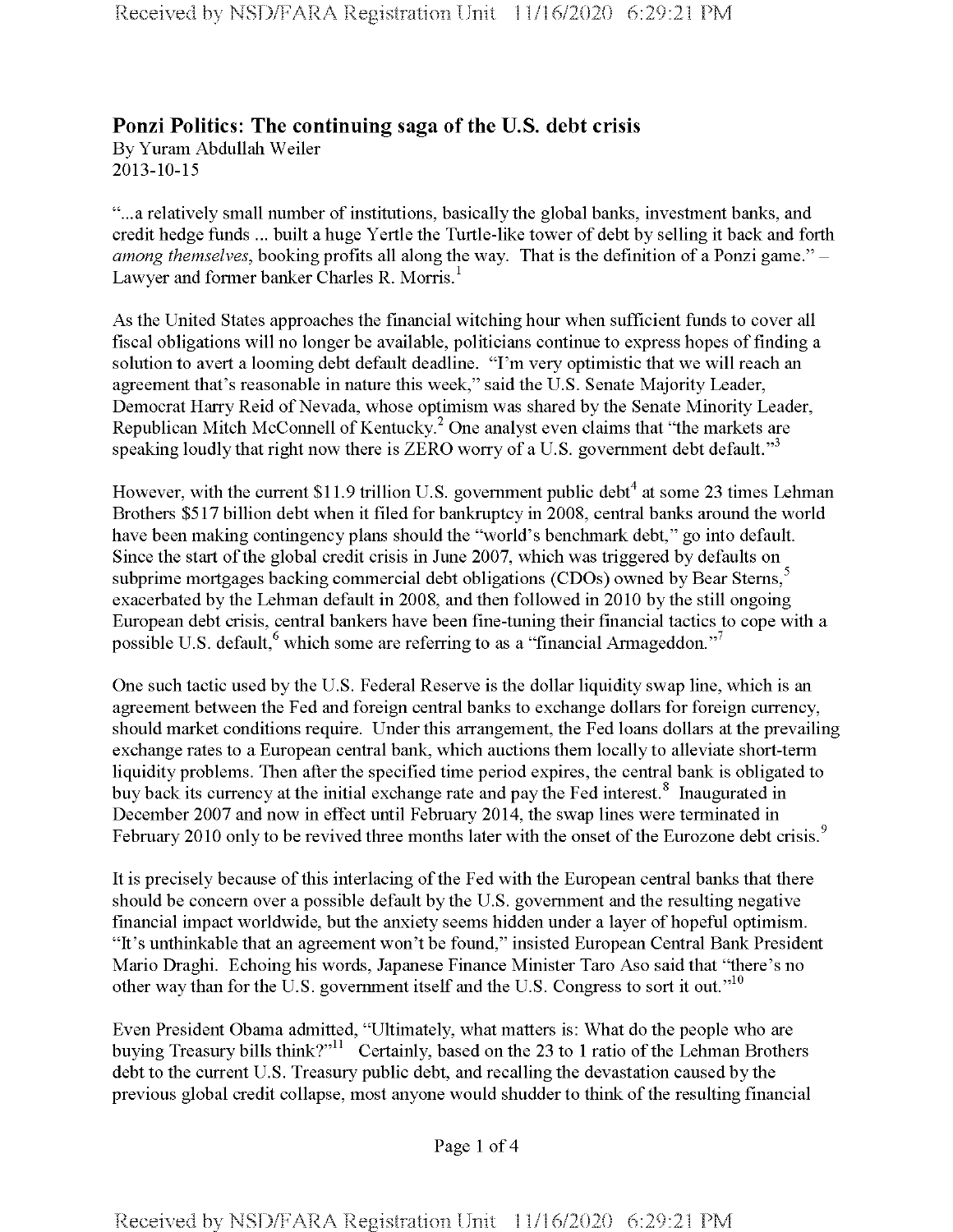fallout if the United States actually defaulted on its obligations. However, to better understand the precariousness of the present U.S. turtle-tower of debt, and why the U.S. Congress has worked feverishly to strike a deal, we must briefly examine some of the highpoints in history that led to the previous U.S.-initiated financial crisis that began in 2007.

Emerging victoriously from World War II, the U.S. was able to impose its economic will upon the rest of the world by means of the World Bank and the International Monetary Fund (IMF) that were created by the Bretton Woods Agreement in 1944, which had designated the dollar as the world's reserve currency and pegged it to gold at \$35 per ounce. But by 1971 after years of high inflation and budget deficits due to the U.S. aggression in Vietnam, Nixon decreed a fiscal package of price controls, tax cuts and tariffs, and took the U.S. dollar off the gold standard.<sup>12</sup>

When the price controls, originally touted by Nixon as a 90-day freeze, finally were lifted in 1974, double-digit inflation took hold of the U.S. economy that was not broken until mid-1982. At the peak in 1981, the Fed Funds rate was 19 percent and 3-month Treasury Bills were yielding 20 percent,<sup>13</sup> which compares to current rates of 0.1 percent and 0.07 percent respectively.<sup>14</sup> Looking at it from the investor's point of view, T-bills were 285 times more profitable in those days but from the U.S. government's perspective, the cost of financing its debt was astronomical. Nowadays, it's just the reverse, which at least partly explains the prevailing nonchalance over increased U.S. indebtedness, which is even deemed irrelevant by some.<sup>15</sup>

Glossing over other arguably major economic factors, such as the 1970s surge in venture capital, the 1978 capital gains tax cut and the 1981 decontrol of oil, it was Reagan's implementation of the Chicago school's neoliberal mantra offree markets, deregulation and low taxes, that propelled the U.S. economy into the so-called Decade of Greed. Featured were leveraged buyouts using increasingly complex financial arrangements, where missed bond payments were often paid back in kind with more junk bonds, which theoretically at least could increase debt without limit.<sup>16</sup> Again, we see an analogy with what is happening today with U.S. public debt.

Next was the crisis of the savings and loan associations (S&Ls), which were effectively ruined by the hyperinflation rates of the late 1970s that pushed mortgages out of reach for most prospective homebuyers. As the neoliberalists held sway, deregulation was prescribed as the cure, resulting in so-called self-dealing, where S&Ls would create separate units for land purchasing, home building and management, then extend loans to these subsidiaries with depositors' money. Frequently, these affiliates were only fronts for charlatans, such as the son of former president Bush I and brother of Bush II, Neil Bush of Silverado Savings notoriety,<sup>17</sup> who used S&L deposits to purchase private jets, yachts and other personal luxuries.<sup>18</sup>

Since the time of the New Deal in the 1930s, S&Ls depended on federally created entities such as the Federal National Mortgage Association (FNMA) and later, the Government National Mortgage Association (GNMA) to buy mortgages and bundle them into pass-throughs for sale to financiers. Unfortunately, these mortgage-backed securities, with their bland yields and monthly payment streams, lacked broad investor appeal. However, with the advent ofthe collateralized mortgage obligation (CMO) in 1983, which divided mortgage-backed securities into tranches, each of which had its own bonds with different yields and associated risks, the problem of investor appeal was largely overcome. The top tranche bonds, which had the first claim on cash

Page 2 of 4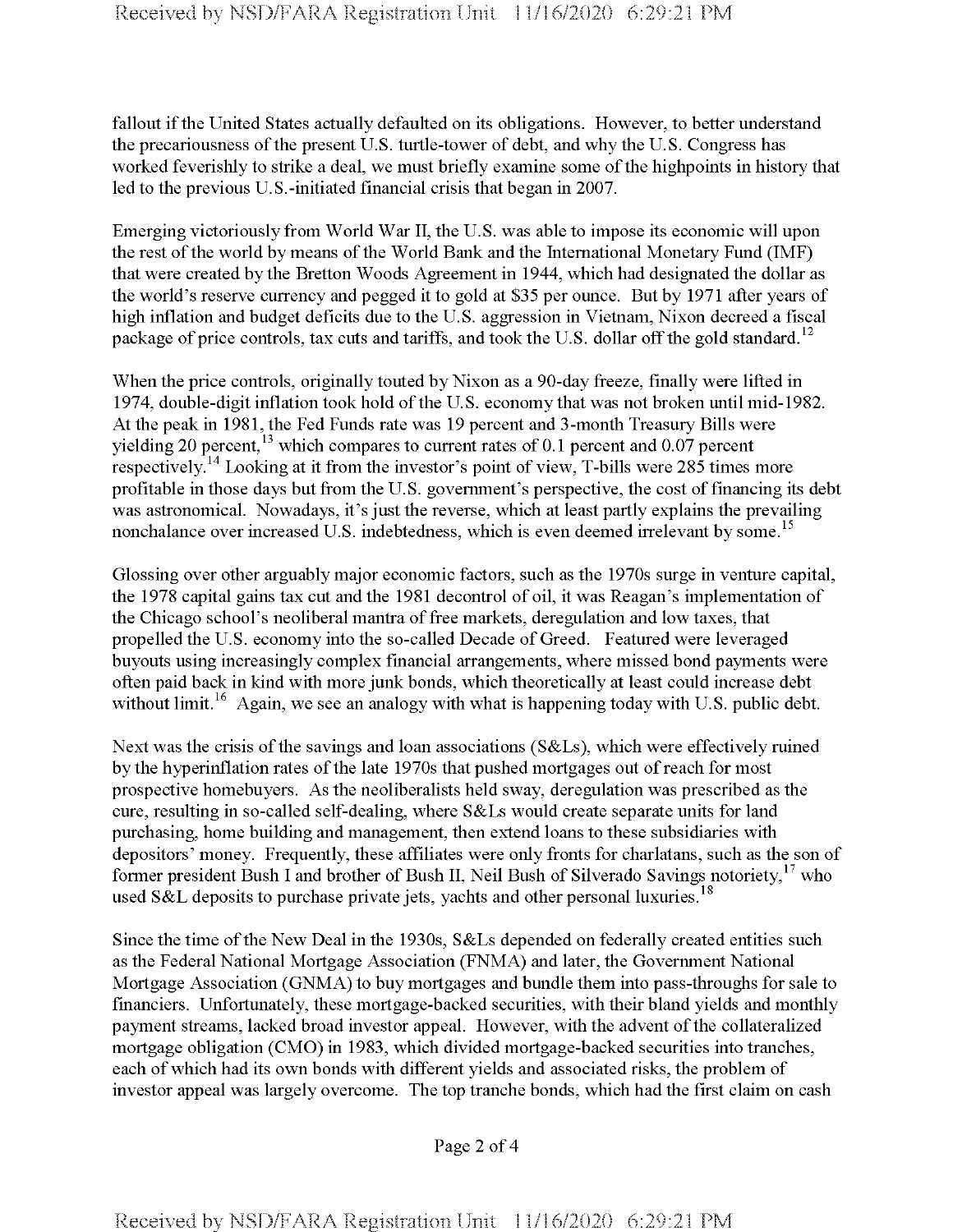flows from the underlying mortgages, and thus received the highest triple-A ratings and low but secure yields, appealed to a majority of investors. Similarly, the lowest tranche bonds, which were the riskiest, absorbing losses but having high yield potential, appealed to speculators.<sup>19</sup>

Over the interceding years until the mid-2000s, numerous classes of structured financial instruments were developed that appealed to a broad spectrum of investor risk appetite. These new types of investment vehicles were a result of three main factors: computer and network technology advances, innovations by individuals with mathematics Ph.D.s, and necessity due to three financial crashes. After each crash – the stock market in 1987, residential mortgages in 1994 and Long Term Capital Management (LTCM) in 1998 – the instruments became more complex in an effort to overcome the weaknesses exposed by each crash. While CMOs evolved from the original 3-tranche model of 1983 to a 125-tranche model by the 1990s, the basic problem of how to dispose of the "toxic waste" in the bottom tranche remained.<sup>20</sup>

Innovations such as the Black-Scholes formula gave portfolio managers a universal pricing tool which led to explosive growth in the options and futures markets.<sup>21</sup> At the same time, portfolio insurance strategies and computerized trading led to the October 19, 1987 "Black Monday" market crash.<sup>22</sup> Later on, relative-value trading and other arbitrage tactics led to the LTCM crash in 1998. In a relative-value transaction, the trader will short sell the most recently issued bonds and buy long on older issued bonds in hopes that the price spread will diminish with time, thus yielding a profit. Such transactions are usually leveraged in the range of 18 to 20, meaning that the trader has borrowed 18 to 20 times the amount of his own equity.<sup>23</sup>

At the core of the 2007 meltdown that set off the global credit collapse, we see the same type of risky financial instruments like the CMOs that were behind the 1994 mortgage crash.<sup>24</sup> Also involved were speculative risk-taking as well as outright risk avoidance due to the nature of a CMO. With a traditional residential mortgage, the S&L issuing it keeps the risk: if the homeowner defaults, the thrift is stuck with the loss. With a CMO, since the originator sells the mortgage to an investment firm, which packages groups of mortgages to form a CMO, the risk is also passed on. Because the profit to the loan originator from an origination fee is risk free, there is no incentive to carefully screen prospective homeowners. In fact the reverse is true; there is every incentive to sell as many mortgages as possible and hence earn more origination fees.<sup>25</sup>

In addition, new mortgage products were introduced such as adjustable rate mortgages (ARMs) and loans for down payments. As a result, there was a 50 percent increase in the market value of homes in America from 2000 to 2005, which was the so-called credit bubble.<sup>26</sup> The mortgages were assembled into collateralized debt obligations (CDOs), structured investment vehicles (SIVs) and other arcane derivatives, which Warren Buffett, then the richest man in the U.S., called "financial weapons of mass destruction."<sup>27</sup> And by 2008, he was proven correct when the plutocrats' Ponzi game collapsed over the Lehman Brothers debacle, which compared to a U.S. Treasury default would "look like a children's exercise," according to one bond trader.<sup>28</sup>

Unfortunately, the 2008 monetary meltdown may be repeated, as there is still a cache of financial WMDs, derivatives with a notional value of over \$600 trillion,<sup>29</sup> waiting to detonate given the right primer charge, such as a U.S. credit default. And since the Potomac plutocrats apparently failed to learn from the last fiscal fiasco, Ponzi politics in the U.S. seems likely to continue.

Page 3 of 4